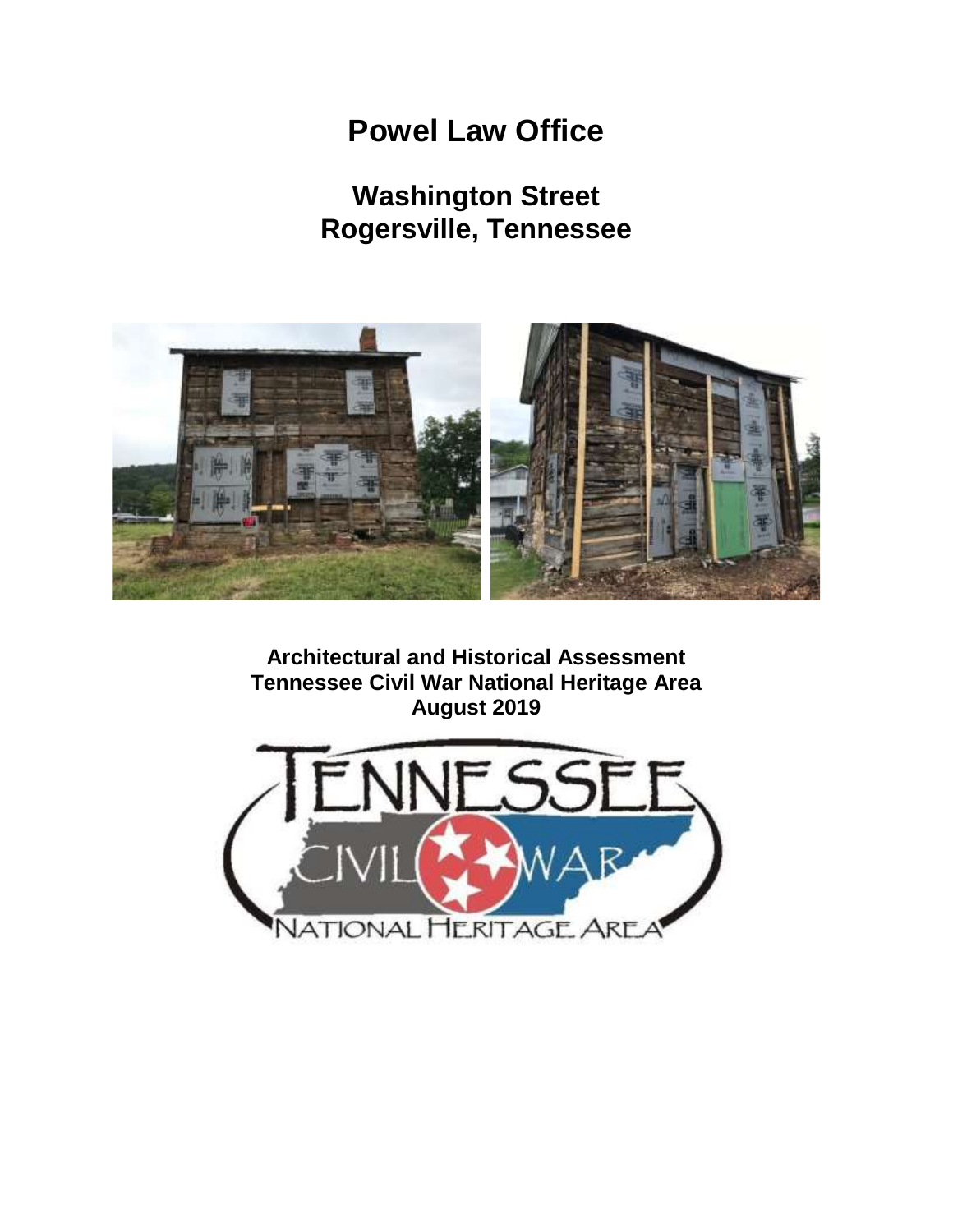

The Powel Law Office in 2012









Powel Law Office, June 2018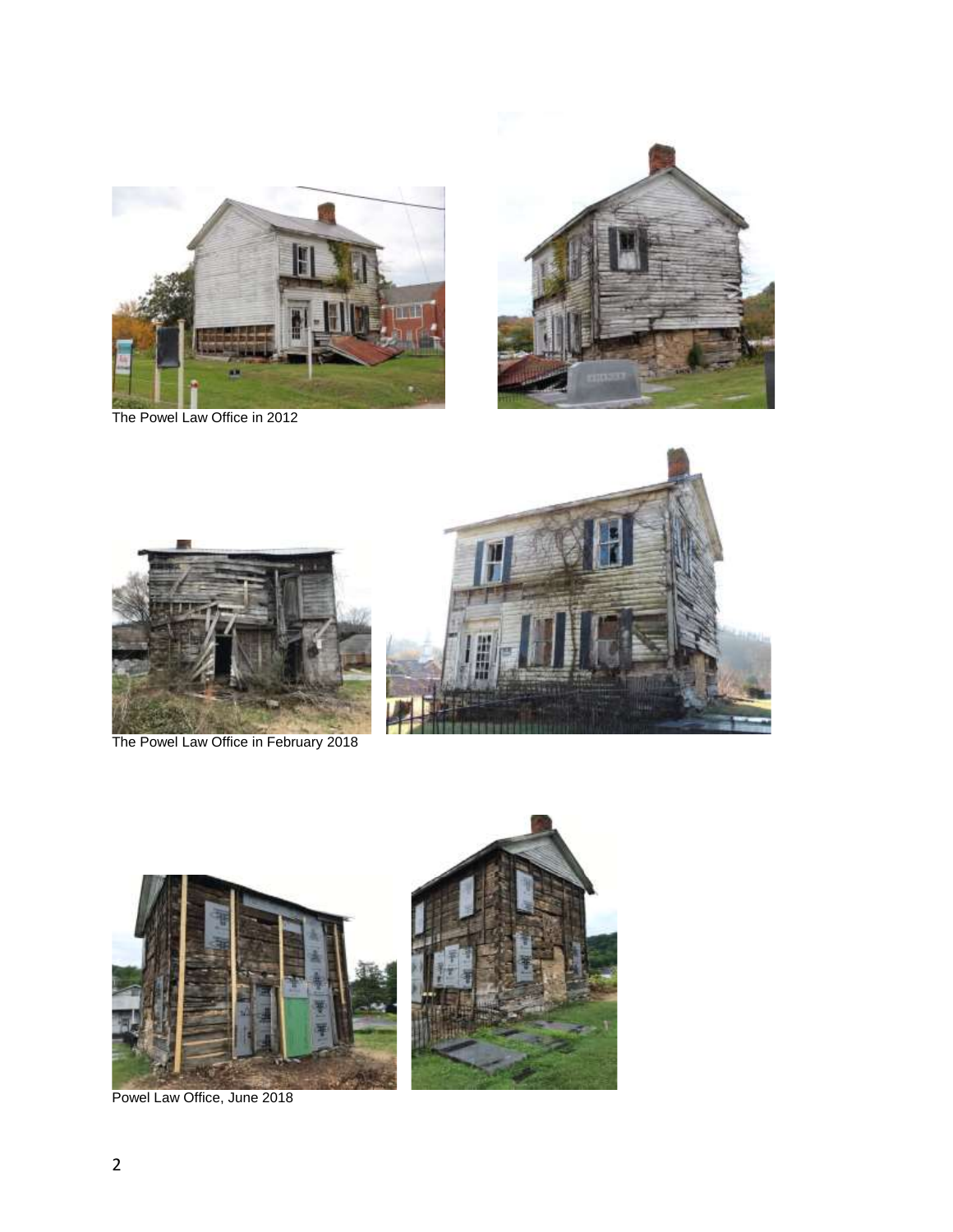## **Why the Powel Law Office Matters**

#### Architectural Significance

Powell Law Office was built c. 1806, with that date based on when Samuel Powel moved to Rogersville and began his legal practice. This 200-year-old building is in remarkable good condition, considering its age and that it was left to the elements for several years in the  $21^{st}$ century before the owner sold it to the City of Rogersville in 2018.

The Samuel Powell Law Office is an outstanding and valuable example of the evolution of Tennessee domestic architecture from the first decade of statehood.

It shows the form of the hall and parlor house, a popular urban house style found in abundance in Powell's native state of Pennsylvania at the turn of the nineteenth century. This style consists of two rooms, one that serves as the entrance (the hall) and the second room serving as the primary living area (the parlor).



The Powell home indicates the owner's prominence in that it is two stories in height and that the log notching exhibits a considerable degree of craftsmanship, suggesting that a nearby carpenter or cabinetmaker was involved in the construction of the dwelling. The width of the logs also speaks to the building's construction c. 1806, if not earlier.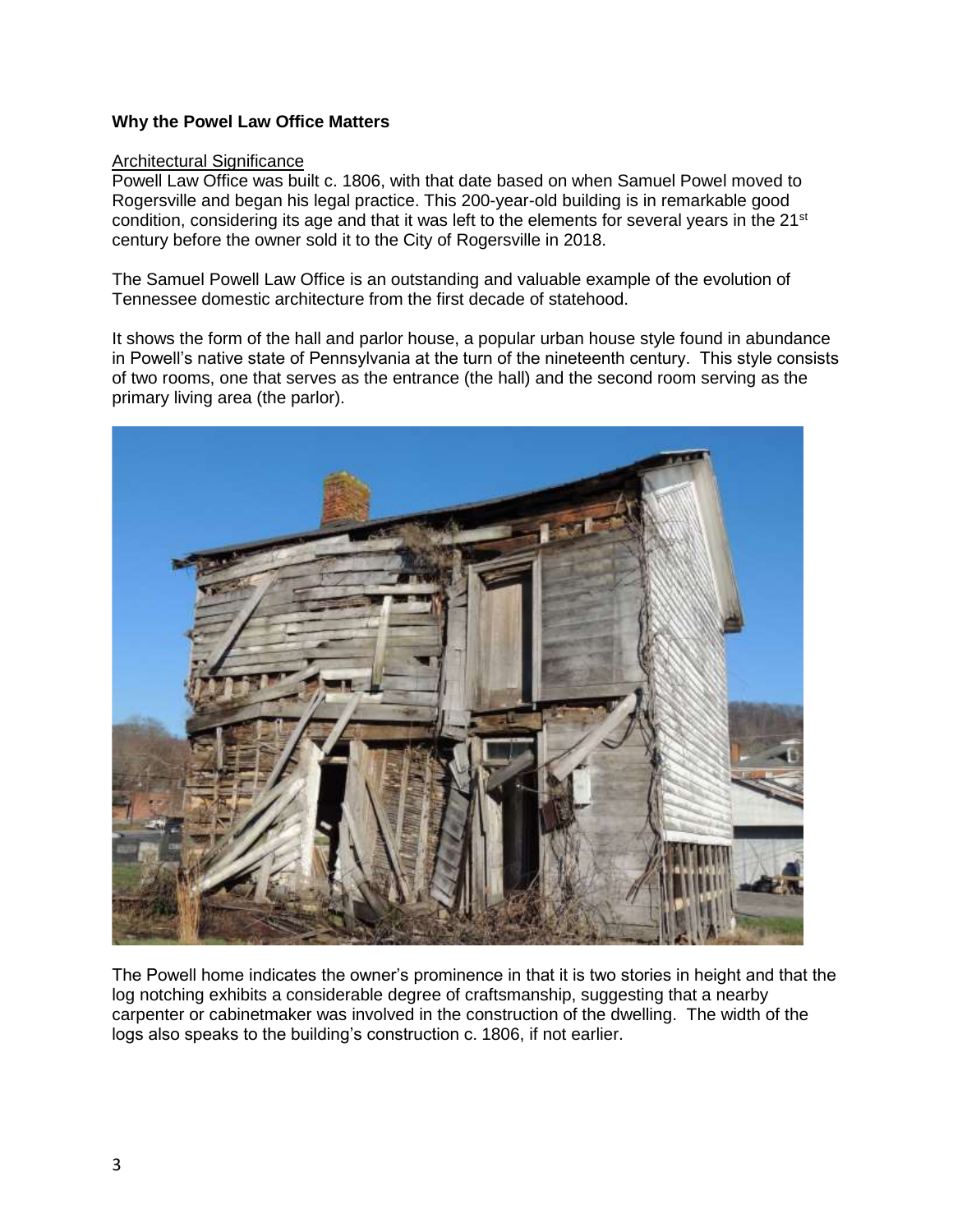

Detail of size of logs, notching and 19<sup>th</sup> century chinking, east elevation

The building, like the Nenney House/ Longstreet Headquarters in Russellville, has been "turned around" in the later decades of the nineteenth century, when the original front of the house had an L-wing added to it, making it the new "rear" of the building. The L-wing was removed in the 20<sup>th</sup> century, allowing us to see the original two-front doors front of the house, a typical look for the hall-parlor type building in Tennessee. The removal of the L-wing, c. 1980, left some foundation debris and infill which now negatively impacts the original façade of the building.



Debris, dirt at the original entrance, impacting stone foundation

The clapboarding of the house, along with the current staircase and first floor mantel, were part of the Victorian era updating of the house, when the logs were covered, window openings were covered, the original exterior end chimney became an interior end chimney, and a new entrance with transom and sidelights were added so the building "faced" the rear of the courthouse.



This image shows the historic west and north elevations. Note the interior chimney, a very unique feature of the building. Also note where it is located on a sligt grade, a typical feature of Pennsylvania log construction of the late 18th century.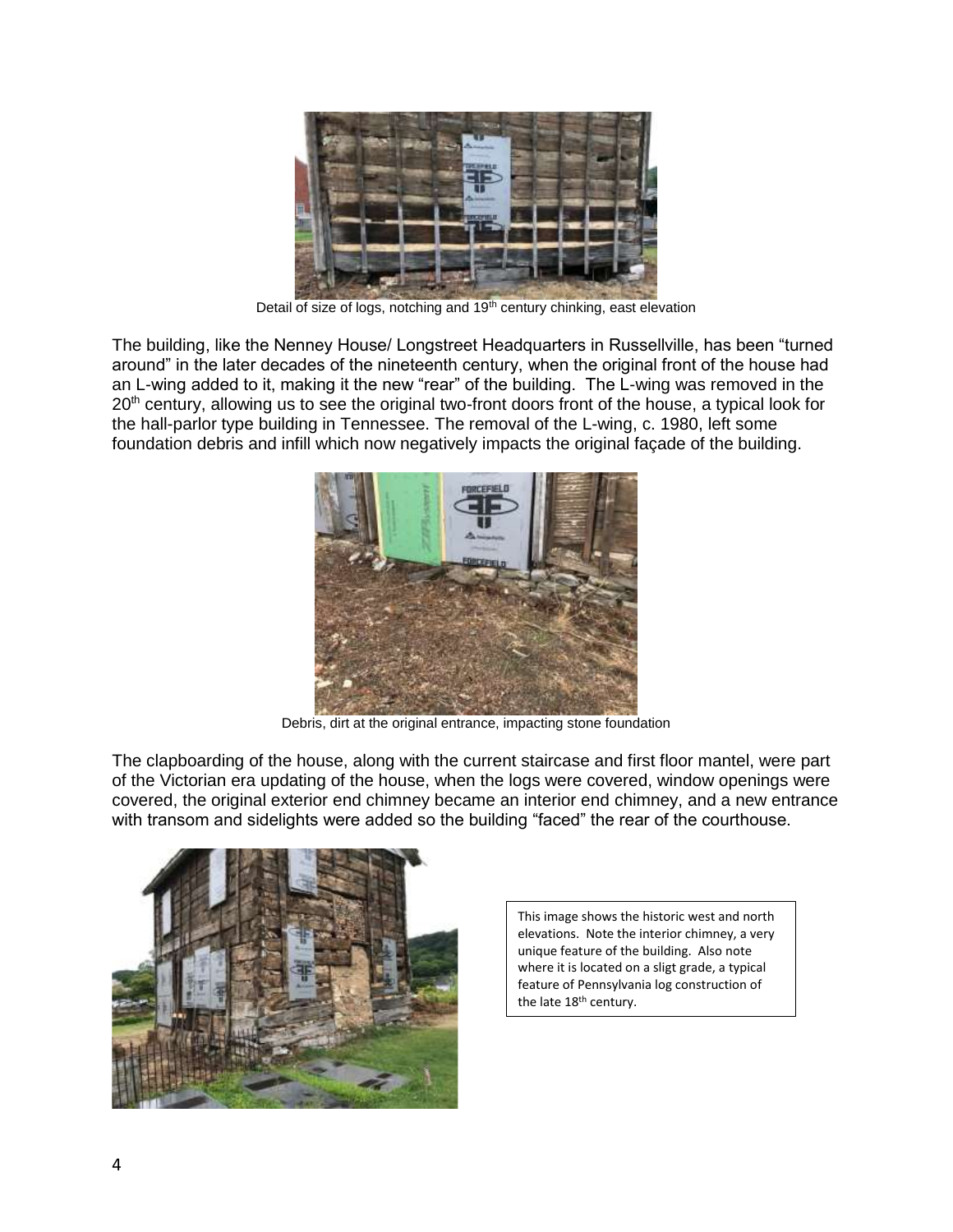

c. 1870 staircase and mantel, first floor, Powel Law Office

These changes most likely occurred after the death of George R. Powel, in 1873, since he was the last of the Powel attorneys to practice law in Rogersville. His father had passed in 1841, his brother Robert in 1861, and his brother Samuel Jackson was a Mississippi resident by 1870. The Sanborn Fire Insurance Maps for Rogersville begin in 1887 when the building is designated as a dwelling.

As the building is restored to its c. 1806 appearance, and the clapboarding and interior is taken apart, further architectural evidence of its frontier era look will be uncovered, providing invaluable clues about the building's construction and evolution over the decades.

The building, considering that it was abandoned and left to the elements for too many years, clearly remains in restorable condition. The porch that was added to the original rear of the building (making it the "new front" over 100 years ago) has caused some deterioration in the log on stone pier foundation due to the fact that water trapped at the bottom of the porch led to the problems now found on the lower logs.

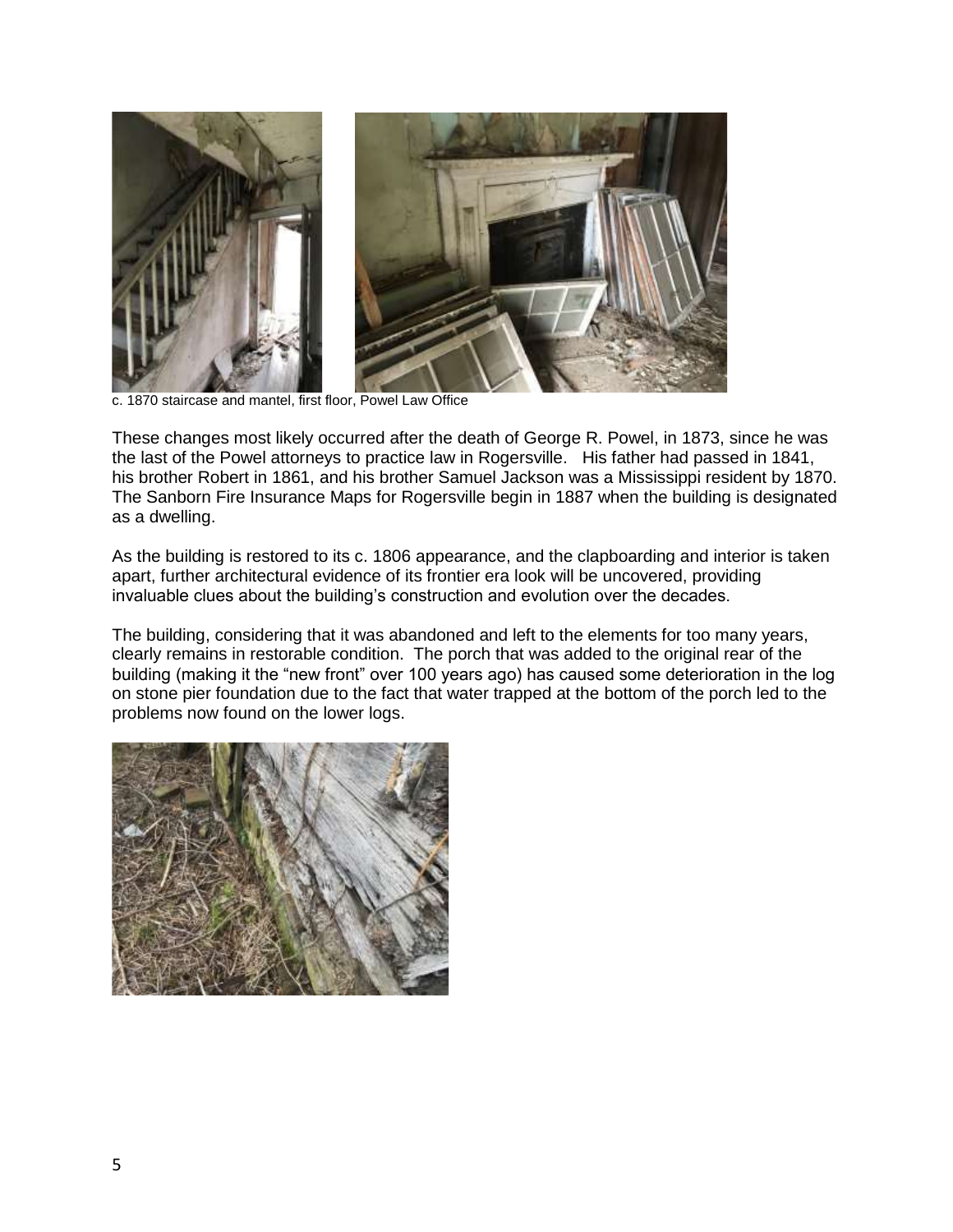## **Historical Significance**

As the only surviving building directly associated with the significant Powel family, the Powel Law Office has many important stories to tell. First, there is the town's and county's legal, judicial, and political history because after all, the building served as a law office for the first 60 years of its life. It is significantly associated with four 19<sup>th</sup>-century attorneys in Rogersville and Hawkins County history: Samuel Powel, George R. Powel, Samuel Jackson Powel and Robert D. Powell. Judge Samuel Powel established the building as a law office, working there from c. 1806 to his death in 1841. His sons George R. Powel and Robert D. Powell were prominent mid-19<sup>th</sup> century attorneys, judges, and political leaders. During their active careers in the 1840s and 1850s, they probably covered the building with clapboards. The later Victorian front porch and interior Victorian staircase and mantels probably fate post-Civil War, after the death of George A. Powel in 1873, when later owners converted it into a house. By the first Sanborn Fire Insurance Map of Rogersville in 1887, the building was identified as a dwelling, and remained so until the City of Rogersville's acquisition in 2018.

Certainly, a 200 plus-year-old log building that housed two generations of important attorneys and jurists is worthy of preservation. It is a rarity. But the stories associated with this building are so much deeper. Samuel Jackson and Robert D. Powel were officers for Tennessee regiments for both the War with Mexico and the Civil War, and Robert has been identified as the first Confederate to die in Civil War combat outside of Virginia. It also has an association with two important women. Mary Elizabeth Powel Shaver was married to the most important early 19<sup>th</sup> century portrait painter in Tennessee, Samuel Shaver. Then there is the fascinating story of one of the Powel slaves, Harriet Powel, who was involved in one of the most famous slave escapes to freedom in New York State history.

Below are biographies of these significant people associated with the Powel Law Office.

## Samuel Powel (1776-1841)

By Zachary Keith, Tennessee State Library and Archives

Samuel Powel (sometimes cited as Powell) was a prominent and respected lawyer, state judge, and U.S. Representative in early Tennessee history. He was born in Norristown, Pennsylvania, in 1776. He attended the College of Philadelphia (a precursor to the University of Pennsylvania) and passed the bar in Pennsylvania. Around the turn of the nineteenth century, Powel moved to Blountville, Tennessee. At his Blountville home, some historical sources state that Powel operated a law school, which would be the first in the new state. Primary documents proving that fact have not been identified. While living in Sullivan County, he met and married Mary Rutledge, daughter of Gen. George Rutledge (1755-1813), who was a Revolutionary War veteran from the Battle of King's Mountain. A native of Northern Ireland, Rutledge was a wellrespected leader in Sullivan County. Powel's connection to Rutledge opened many doors for the young Pennsylvania attorney. In 1806, the Powels moved to Rogersville, for Samuel to practice law.<sup>1</sup>

In 1807, the Tennessee General Assembly increased the size of the Superior Court of Law and Equity and appointed Powel to serve, which he did until the court reorganized again in 1809. In 1812, Powel was elected to the 1st Circuit Court but declined the appointment, preferring to focus on his expanding law practice and Hawkins County plantation, which stood about three miles from town.

 $\overline{a}$ 

<sup>1</sup> US Congress Biographical Directory; Green, John W. *Lives of the Judges of the Supreme Court of Tennessee.* Knoxville (Tenn.): Archer and Smith, 1947.; Hawkins County Deed Books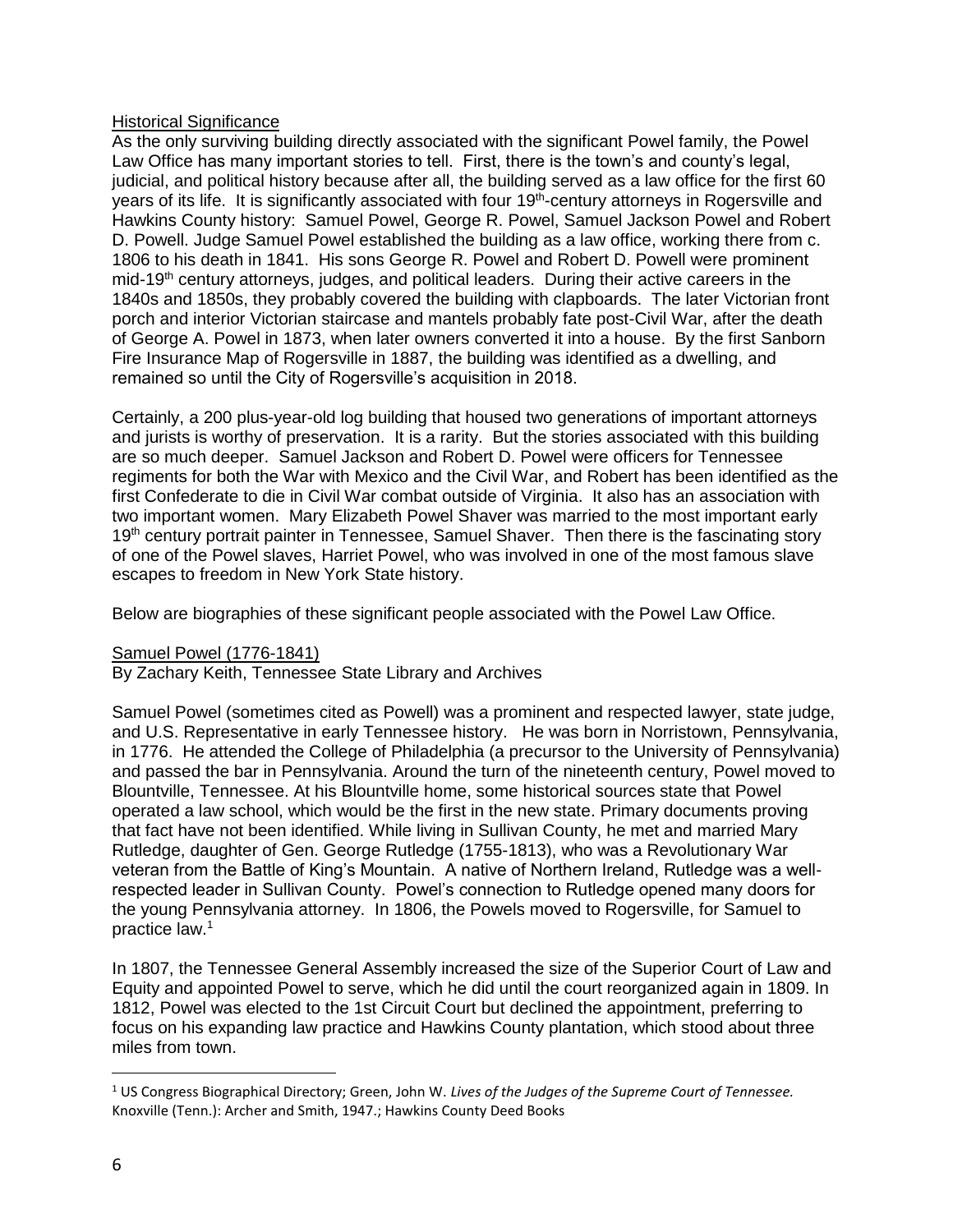Powel found considerable success as a jurist and planter. His wealth allowed him to purchase large amounts of land in Hawkins County as well as a number of African Americans. By 1830, according to the federal census, he headed a household of eleven white people. He owned 16 slaves, a considerable number for this region.

In 1815, Powel was elected as a Democratic-Republican to the United States House of Representatives, representing Tennessee's 1st District, but only served one term. After his brief stint in Congress, Powel was almost immediately appointed as judge to Tennessee's 1st Circuit Court, replacing Thomas Emmerson. He had a long, distinguished career as a jurist.

Powel also began the family's 19<sup>th</sup> century tradition of serving as a town booster. In June 1831, he chaired a courthouse meeting of citizens and investors "who have associated themselves together for the purpose of devising ways and means to collect and disseminate information on the utility and practicability of constructing Railroads and other improvements."<sup>1</sup> The result of the meeting was a committee of twenty, including Samuel Powel and his son George R. Powel as corresponding secretary, who corresponded with other railroad advocates. The group also published the *Rail-Road Advocate*, considered the first railway periodical ever published.

During the bitter Whig-Democrat party battles of the late 1830s, Democrats statewide nominated Judge Powel for higher office. In 1837 a group of Murfreesboro citizens urged Powel to run for Governor and two years later, a group of Shelbyville Democrats urged him to run for the U. S. Senate. Spurning both offers, Judge Powel continued in the 1<sup>st</sup> Circuit Court until his death on August 2, 1841, at the age of 64. The *Nashville Republican Banner* of August 13, 1841 noted: the death of Judge Powell "after a few days illness" of "cholic." The paper said: "Judge P has held many important offices of high trust in the State." A few days later, on September 10, 1841, the newspaper published the proceedings of a meeting held by his fellow judges and attorneys that pronounced Powell as "a venerable and valuable jurist and justice."

He is buried at Old Presbyterian Cemetery in Rogersville near the location of his former law office. Powell's daughter, Mary, married celebrated artist Samuel Shaver in 1845, who painted Powel's likeness posthumously.

To honor Judge Powel's contributions to the state, the Tennessee General Assembly formed a new county from parts of Hawkins and Sullivan counties named Powell County. After numerous attempts to organize and a lawsuit challenging the legality of the new county, it ultimately never materialized.

#### George Rutledge Powel (1807-1873)

In 1807 George R. Powel was born in Rogersville to her parents Judge Samuel and Mary Rutledge Powel. By the age of 24, George was active in community affairs, serving as the corresponding secretary for the *Rail-Road Advocate* periodical during its publication run of 1831 to 1832.

He next entered state politics, serving in the Tennessee House of Representatives as a Jacksonian Democrat from 1835 to 1837. In the middle of his term, he married into the county's emerging plantation elite, taking Eliza Ruth Fain (1815-1872) as his wife in 1836.

During his time in Nashville, he struck alliances with the state's Democratic leadership. In 1835, he wrote Congressman (and future Governor and President) James K. Polk asking for government records and political documents to be mailed to a long list of Hawkins County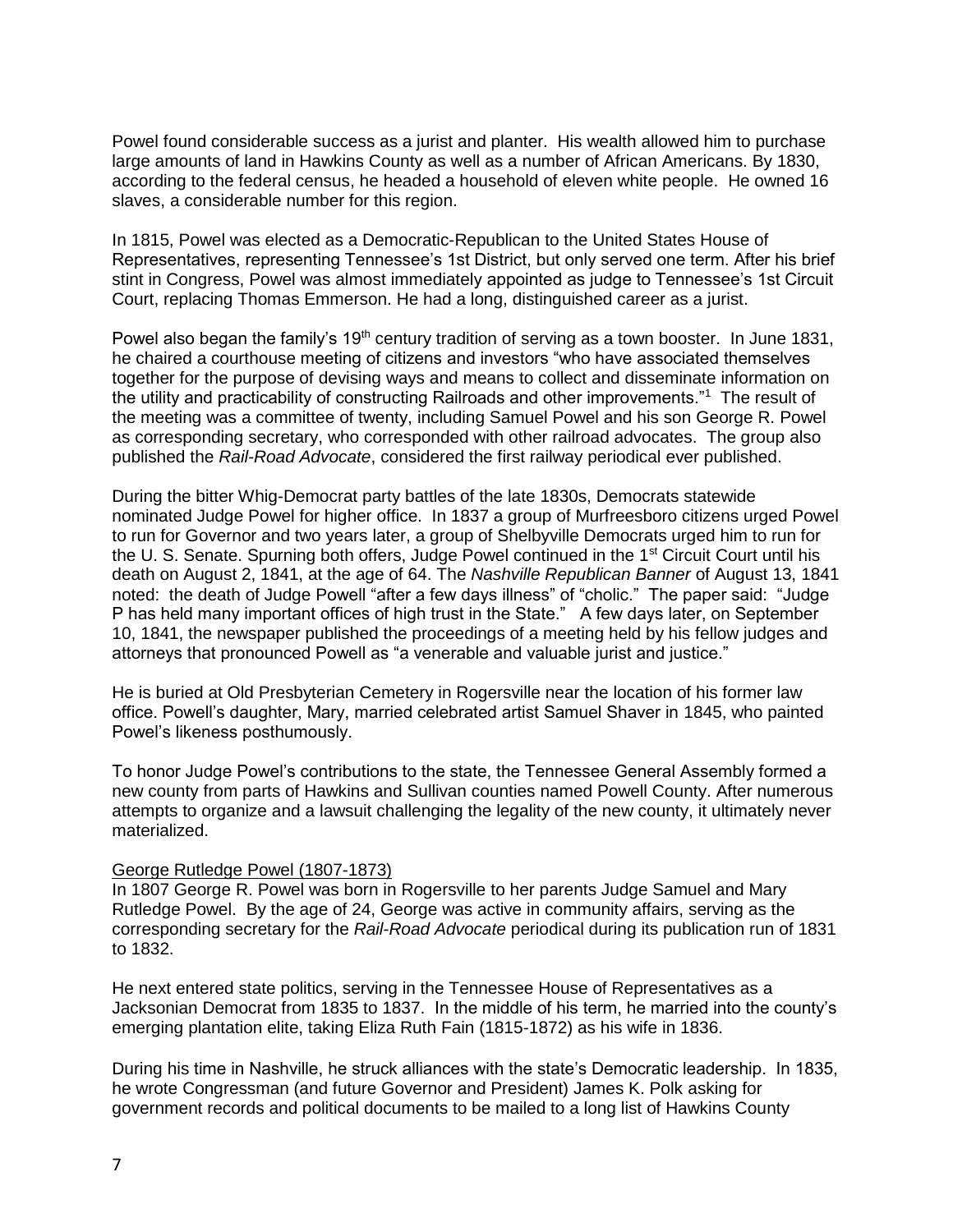residents to prove that President Jackson's policies were sound. Two year later, he wrote Polk again in August 1837 to claim victory for the Democrats in local elections. In 1842, he made arrangements for Polk to speak in Rogersville during his campaign for governor. Perhaps Polk either stayed or spoke at the Powel House (Hotel), which George had built on Main Street after purchasing the lot from his father-in-law Nicholas Fain. According to the town tour prepared by the Rogersville Heritage Association, the Powel House was a two-story brick building that in later years housed different businesses while "the upstairs rooms have served as offices to a number of professionals and lawyers. The Rogersville Board of Mayor and Aldermen met here from 1860 until a new city hall was built on Washington Street in the early 1930s."

He followed his father's profession and established a private practice before accepting a circuit court position from 1840 to 1852, following by a stint with the chancery court from 1855 to 1858. It is his practice and of his brothers Robert D. and Samuel that is most strongly associated with the extant Powel Law Office on Washington Street.

According to the 1850 census he owned eight slaves in that year. In 1851 George Powel served on the board of the Odd Fellow's Female Institute in Rogersville. He was the cashier of the Bank of Tennessee. The 1860 census listed him as the town's third wealthiest resident, worth some \$80,000 (a number would translate into millions today).

#### Harriet Powel (c. 1815-c.1860)

Harriet Powel was a slave of Judge Samuel Powel, and was listed in the primary sources of the time as a quadroon, which meant she was one-quarter black, and three-quarters white. Her paternity is uncertain; she claimed that Samuel's brother Benjamin was the father. Her mother was also a Powel slave. A son of the Judge, Thomas Powel, sold her mother, Harriet and her sister to the Mississippi planter John Davenport. Davenport paid \$1400 for Harriet, a high purchase cost in exchange, she thought, for her needlework skills. Quite likely it was other reasons. "Harriet was quiet, modest, and exceptionally beautiful by all account. She was described as being five feet tall of well proportioned form with a prominent mouth, depressed nostrils, dark eyes, long straight light brown hair, and a fresh complexion that was 'so fair she would generally be taken for white."<sup>2</sup> The Davenports used Harriet as a house slave.

In 1839 the Davenports visited Syracuse, New York, a major stop along the Underground Railroad. Tom Leonard, a free black waiter at the hotel where the Davenports stayed, convinced Harriet to grab her freedom. Aided by abolitionists and free blacks, she escaped at a farewell party for the Davenports: her escape "created a fervor the likes of which the city had never before experienced in regards to the search for a fugitive slave."<sup>3</sup> After being moved from different safe houses, she was brought to the home of a wealthy merchant, Gerrit Smith, who would arrange for her passage to Kingston, Ontario, where she would be free. During her time at the Smith estate, she met Smith's cousin, Elizabeth Cady, later Elizabeth Cady Stanton, the famous woman suffrage advocate. The two women talked—they were near the same age—and Stanton was tremendously moved, committing from that time on for the abolition of slavery and the granting of woman suffrage. Harriet lived the rest of her life in Canada, was married, and raised eight children. She was buried in the Kingston cemetery in 1860.

#### Samuel Jackson Powel (1821-1902)

Another son of Judge Samuel and Mary Rutledge Powel, Samuel Jackson Powel—sometimes referred to as Samuel Powel, Jr., also served his community as an attorney. When President Polk declared war against Mexico, Powel joined the 5<sup>th</sup> Tennessee Volunteers and rose to the